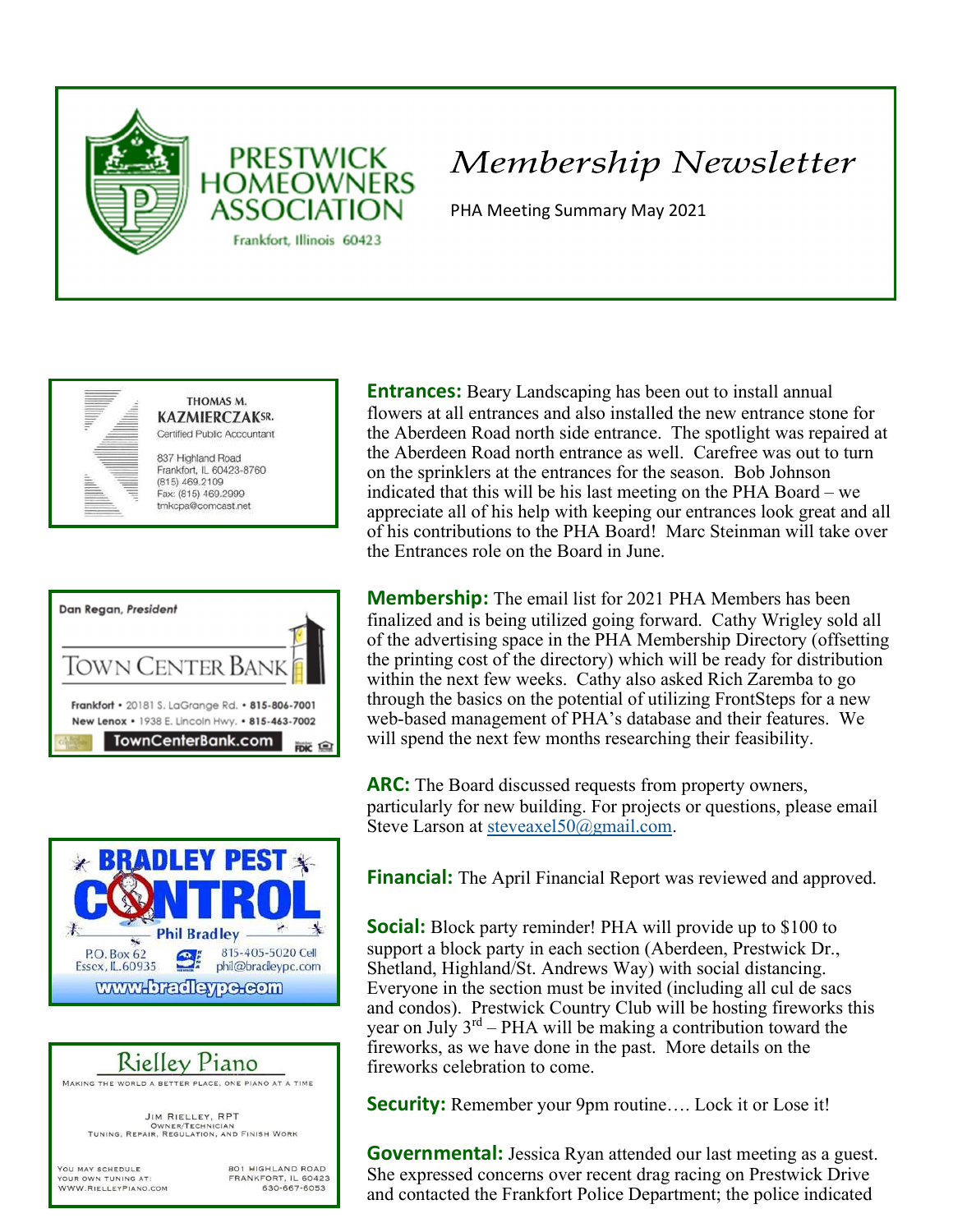



this & that and accessor

Nancy Cartolano Inside the Trolley Barn 11 South White Street • Frankfort, Illinois 60423  $(815) 534 - 5110$ nancy@thisandthatfrankfort.com Find us on **F** 

they would contact the individual residents involved in the drag racing on that issue. Speeding on Prestwick Drive and in Prestwick in general is a recurring issue now that the weather has turned nicer. Joe Carlasare indicated that he would bring this situation forward to the new mayor, trustees, and the Village's Traffic Advisory Committee for their consideration and will apprise the Board of developments here. As a reminder, the speed limit in Prestwick is 25mph.

**Code Enforcement:** The Board thanks the Village of Frankfort Code Enforcement officer, Dena Petraitis, for monitoring issues in the neighborhood. If you would like to recognize your neighbors for their beautiful properties as part of the Village's Summer Beautification Awards, please submit your nominations by June  $30<sup>th</sup>$  by clicking the following link:

https://frankfort.rja.revize.com/forms/958

**Next Meeting:** Thursday, June  $10^{th}$  at 7:00 at Prestwick Country Club

Welcome to the Neighborhood! Please help the Association welcome our newest neighbors:

### Adam & Heather Carlton – 1005 Prestwick Drive

**Beautification:** Recognize your neighbors for their hard work! From gorgeous landscaping to improvements that breathe new life into a fixer upper, we commend these homeowners for their commitment to excellence. Simply send an email to Brandon Palmer at bap80@aol.com with the subject line "Beautification" and the address you feel deserves a mention.



#### Advertise in the PHA Newsletter!

If you would like to join our newsletter / website advertisement, please contact Brandon Palmer or Emily Jordan.

Visit our website: http://prestwickhomeowners.com/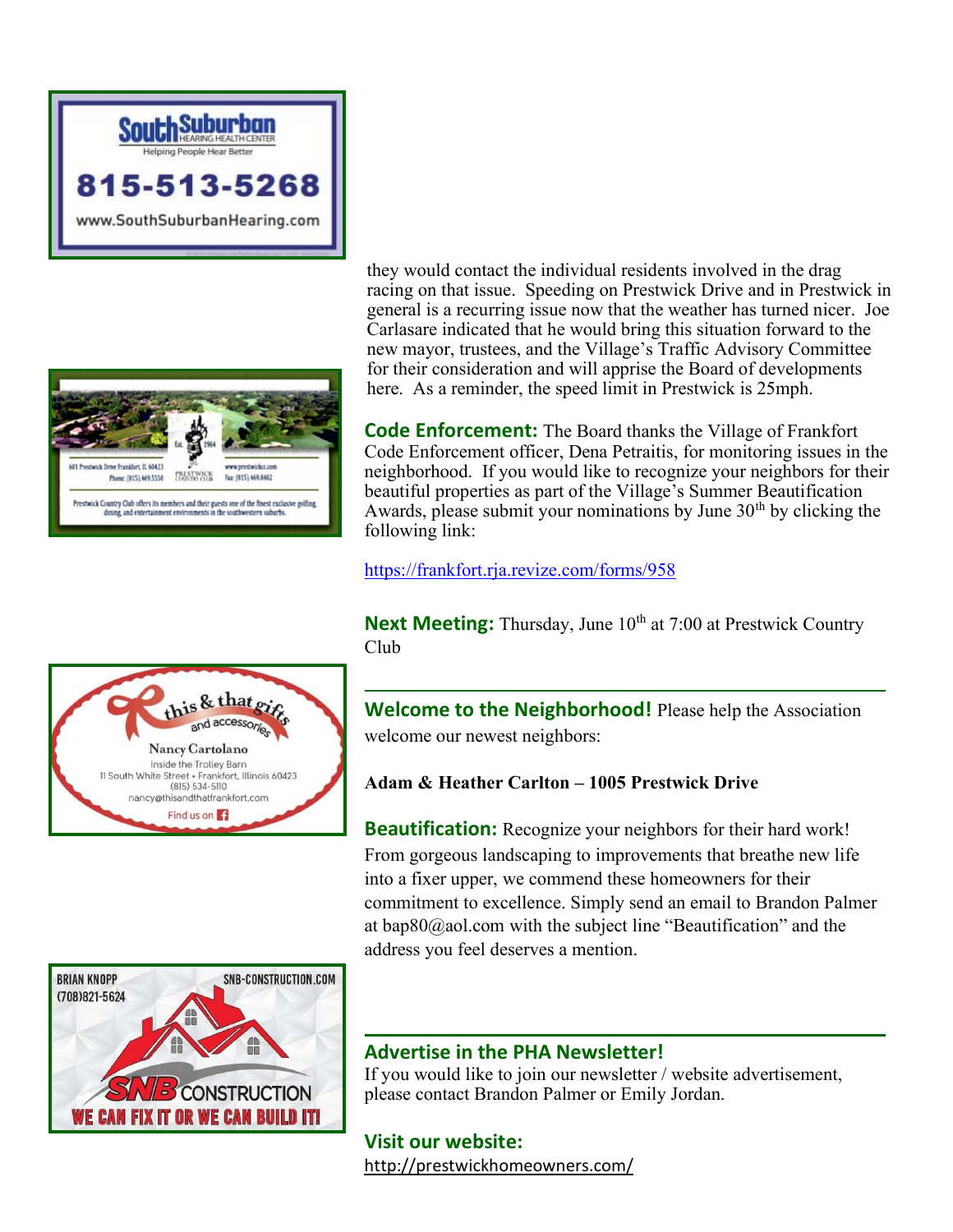## Contact us:



bap80@aol.com twrigley9@att.net

Brandon Palmer: President Cathy Wrigley: Vice President



# Feature Article: PHA Architectural Review Procedures

Prior to the approval of any permit issued by the Village of Frankfort for any outside improvements to properties within the Prestwick community, a letter of approval from our HOA must be received by the Village. This is a service which our HOA provides in order to maintain the beauty of our community as well as to assure that our property values are not diminished.

An Architectural Review Committee is responsible for these reviews and Steve Larson is currently the Chair of this Committee. When you are considering a major improvement, we suggest that you contact Steve before you spend any time or money preparing plans for the improvements. Steve can help you with the procedures you need to follow and inform you whether the improvements comply with HOA rules. Steve can be reached via email at steveaxel50@gmail.com or by phone at 815.861.2964.

If the improvements are major and require review by our independent architect, a fee will be charged. For construction of a new house, we require an \$800 deposit before the review is initiated. However, most reviews do not require an architect's review and are done at no cost. These reviews include most of the repairs and improvements homeowners are doing to their properties such as roof, siding, and window replacements, as well as driveway and landscaping improvements.

 Prior to or concurrently with making an application for a building permit from the Village, we suggest that you submit to Steve information regarding the scope of the work to be completed and the materials to be used for the project. Normally, this can be done by simply emailing him a copy of the proposal from your contractor which includes all of the information that is required for the review. Once this information is received, either you will be contacted by Steve should he have further questions, or a letter of approval will be sent to the Village with a copy sent to you as well.

Should you not contact us when applying for a permit from the Village, they will either inform you to do so, or will forward a copy of your permit request for our review. We generally turn most